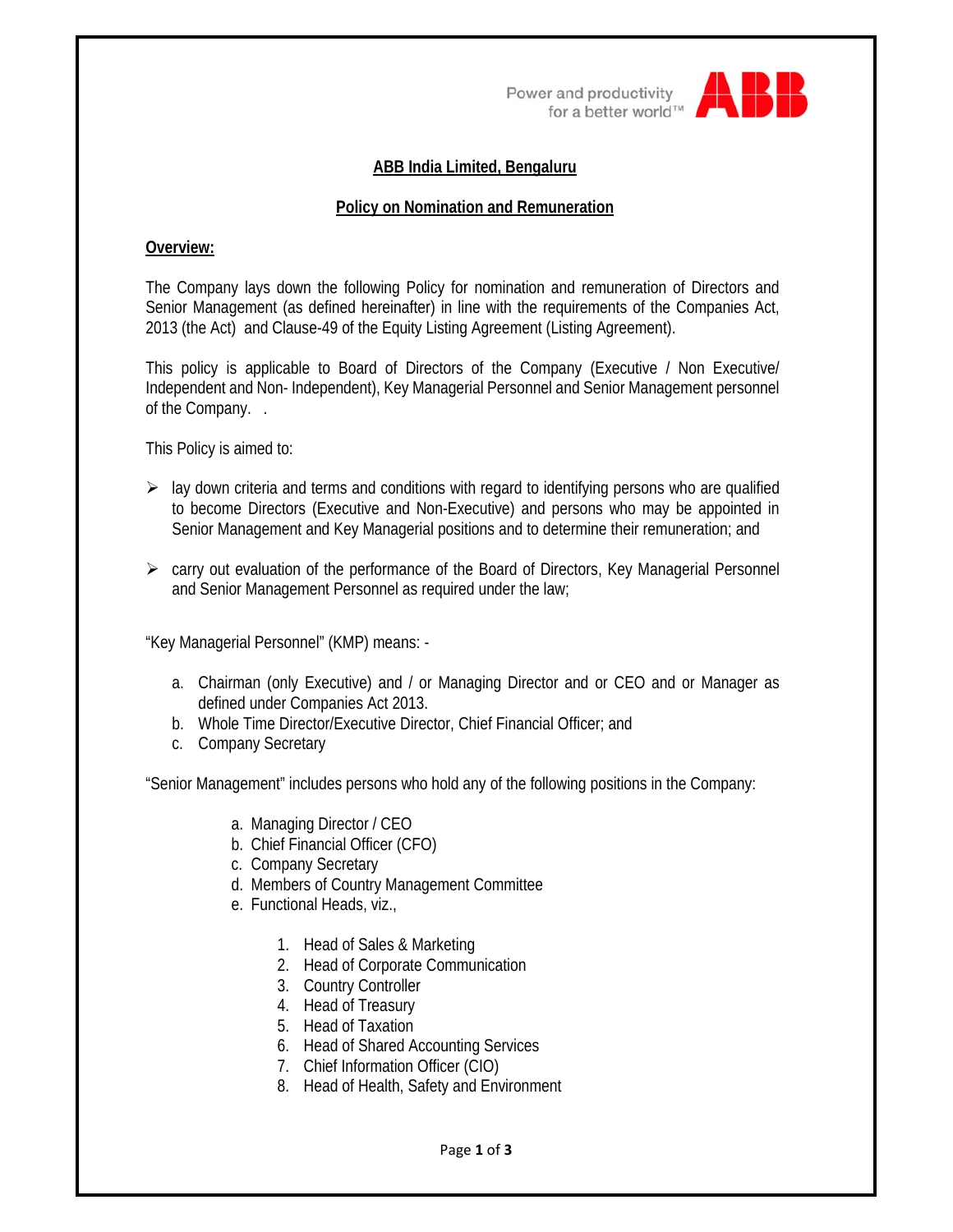Power and productivity<br>for a better world<sup>™</sup>



Key features of Company's policy for appointment, fixation of remuneration and revision in remuneration in respect of the above positions shall be included in the Board's Report as required under the Law.

# **Nomination & Remuneration Committee:**

A Nomination and Remuneration Committee of the Board shall be constituted with at least three members all of whom shall be non-executive directors. The Chairman of the said Committee shall be an independent director. The Chairman of the Board may become a member of the said Committee but he shall not be appointed as the Chairman of the Committee.

#### **Role of the Nomination and Remuneration Committee:**

The role of the Nomination and Remuneration Committee shall be to:

- I. Formulate the criteria for determining qualifications, positive attributes and independence of a director.
- II. Identify persons who are qualified to become Director and persons who may be appointed in Key Managerial and Senior Management positions in accordance with the criteria laid down in this policy.
- III. Recommend to the Board, appointment and removal of Director, KMP and Senior Management Personnel.

### **Appointments:**

- o Appointments of KMP and Senior Management persons as defined above shall be placed before the Committee and recommend to the Board for consideration.
- o The Committee may satisfy as to whether qualification, expertise and experience of the selected candidate meets the requirements for the position to be appointed.
- o The Company shall not appoint or continue the employment of any person as Whole time Director who has attained the age of seventy years. Provided that the term of the person holding this position may be extended beyond the age of seventy years with the approval of shareholders by passing a special resolution based on the explanatory statement annexed to the notice for such motion indicating the justification for extension of appointment beyond seventy years.
- o **Tenure for Managing Director/Whole-time Director/ CEO:-** The Company shall appoint or re-appoint any person as its Executive Chairman, Managing Director or Executive Director or CEO for a term not exceeding five years at a time as prescribed under the provisions of Companies Act 2013.
- o **Tenure for Independent Directors: -** An Independent Director shall hold office for a term up to five consecutive years on the Board of the Company and will be eligible for re-appointment on passing of a special resolution by the Company and disclosure of such appointment in the Board's report. No Independent Director shall hold office for more than two consecutive terms, but such Independent Director shall be eligible for appointment after expiry of three years of ceasing to become an Independent Director.